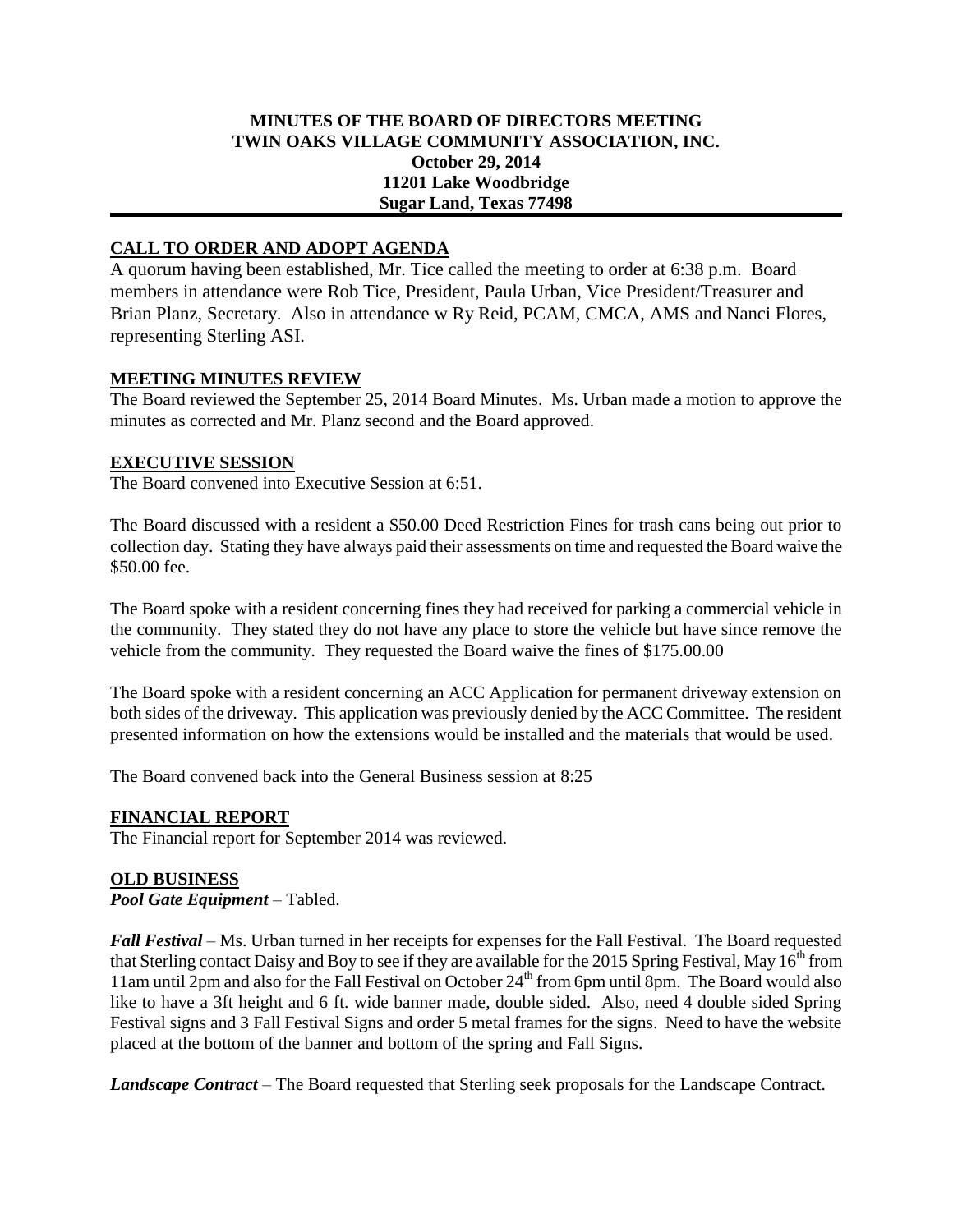## **NEW BUSINESS**

### *Proposals:*

### *Monument and Pavilion Power Wash*

The Board review two bids for this project, Property Services proposed \$1,200.00 and McKenna Construction Bid \$990.00. Each proposal is prior to taxes. Ms. Urban made a motion to accept McKenna Construction bid for \$990.00, Mr. Planz second and the Board approved.

### *Splash Park Wrought Iron Fence Removal*

The Board reviewed three proposals to remove the deteriorating wrought iron fence around the front of the splash park. McKenna Construction, \$800.00; Property Services \$1,800.00 and Nicholson Brothers Construction \$2,512.00. Mr. Planz made a motion to accept the McKenna Construction proposal at a cost of \$800.00, under the condition that they will fill the hole left by removing the concrete base for the posts. Ms. Urban second and the Board approved.

#### *Clarendon Bend Sidewalk*

The Board reviewed three proposals for installation of 16 LF of sidewalk close to the intersection of Northfork Hollow and Clarendon Bend. The Board reviewed three proposals: McKenna Construction, \$1,600.00; Property Services, \$2,000.00 and Nicholson Brothers Construction \$2,184.00. Mr. Planz made a motion to accept the McKenna Construction bid of \$1,600.00 and Ms. Urban second and the Board approved with one abstention.

### *Painting of swing at Branford Park and Pool*

The Board reviewed two proposals to paint two swing benches at Branford Park and one behind the pool one from McKenna Construction at a cost of \$835.00 and Property Services at \$1,600.00. Ms. Urban made a motion to approve the McKenna Construction proposal at \$835.00 and Mr. Planz second and the Board approved.

## *Highland Oaks Fountains Electrical Repairs*

The Board reviewed a proposal for \$2,300.31 to repair the electrical at the fountains. The Board tabled this until the next Board Meeting.

#### *Highland Oaks Leak issue*

The Board reviewed a proposal to repair the leak in the urn fountains at Highland Oaks Entry. The Board tabled this until the next Board meeting.

#### *Common Area Tree Trimming*

The Board tabled the proposals until the next Board meeting.

The Board moved into Executive Session at 9:15 p.m.

#### **EXECUTIVE SESSION**

The Board reviewed the Attorney Status Report, the Delinquency report and the Deed Restriction Reports. The Board approved five accounts to be filed for foreclosure by the attorney. The Board also approved \$4,178.98 in legal for September 2014.

The Board discussed the issue of waiving fines for the Trash Cans. The Board agreed to waive the \$50.00